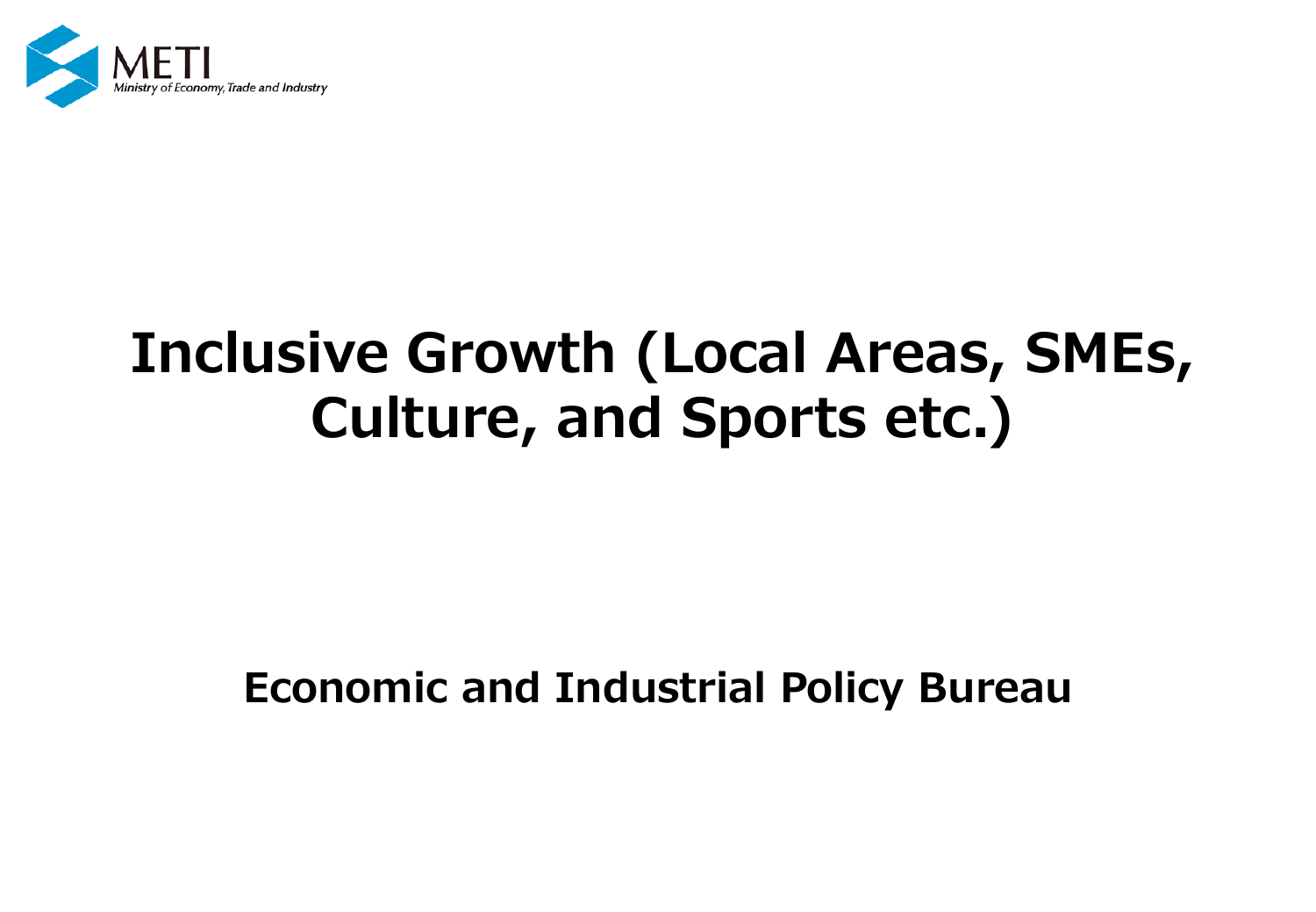### **Income Inequality and Uneven Distribution of Wealth**

- ⚫ Gini coefficient after income redistribution in Japan remains at a stable level.
- ⚫ The wealthiest 10% of Japanese own 58% of total wealth in Japan, and this ratio is gradually increasing.

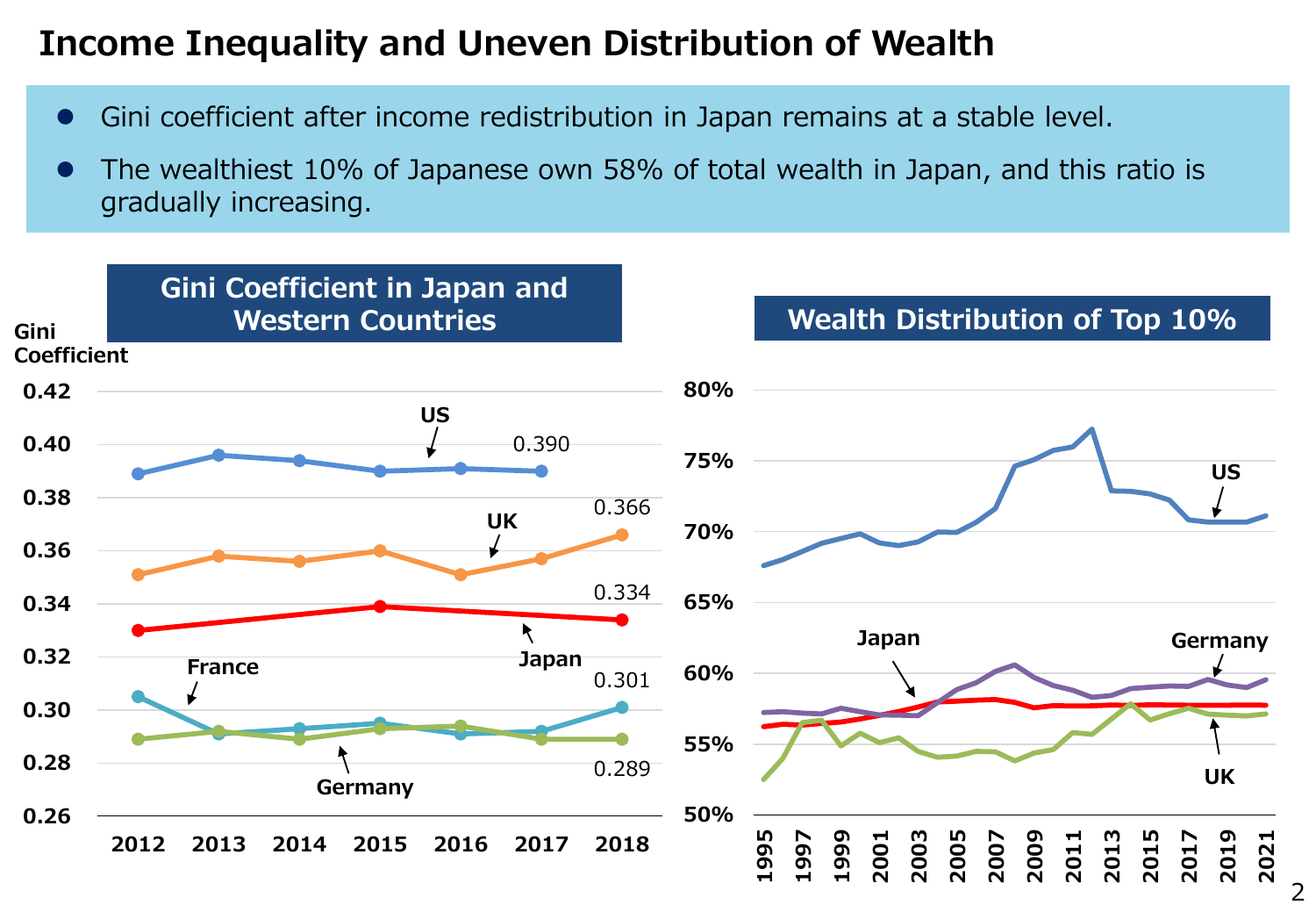### **Wage Inequality Between Regions, Delay of DX in Local Companies**

- There is disparity between wages in urban and rural areas.
- ⚫ Rural companies lag behind in implementing digitalization and digital transformation.

### **Wage Inequality in Urban and Rural Companies**

**Current Situation of Digitalization in Urban and Rural Companies**





- **I** Implementing digitalization
- **Considering digitalization but not implementing**
- Not particularly considering ٠

Wage in Tokyo Wage in other cities Wage in other cities compared to that in Tokyo (right scale)

Wage in major prefectures except Tokyo Wage in major prefectures except Tokyo compared to that in Tokyo (right scale)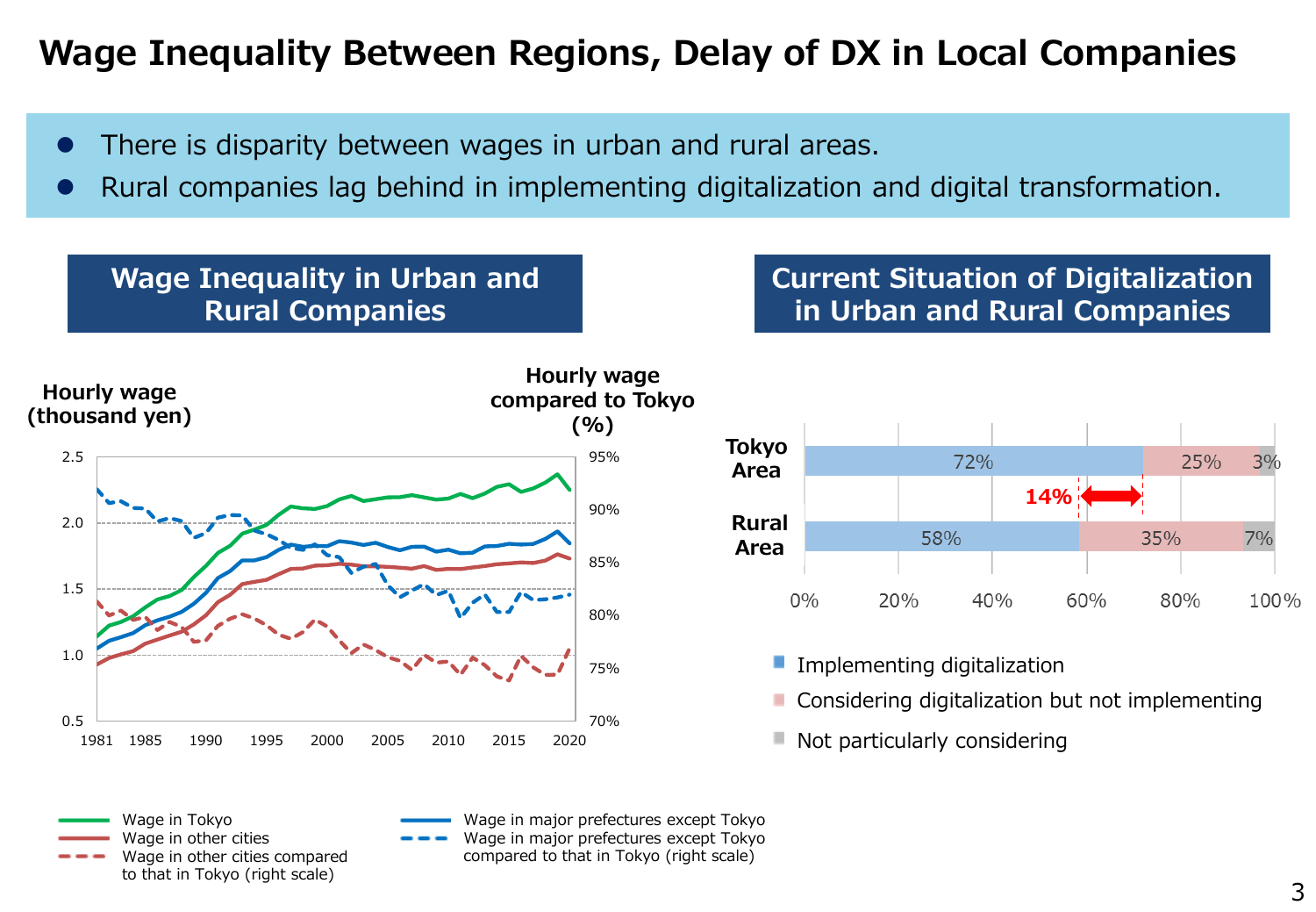### **Productivity Disparity between Large Companies and SMEs**

- ⚫ Productivity and wage disparity between large companies and SMEs still exist.
- ⚫ Productivity of SMEs in Japan is lower than that in other developed countries.



### **Labor Productivity(2003FY-2019FY) Productivity Disparity by Enterprise Size (Manufacturing Industry)**

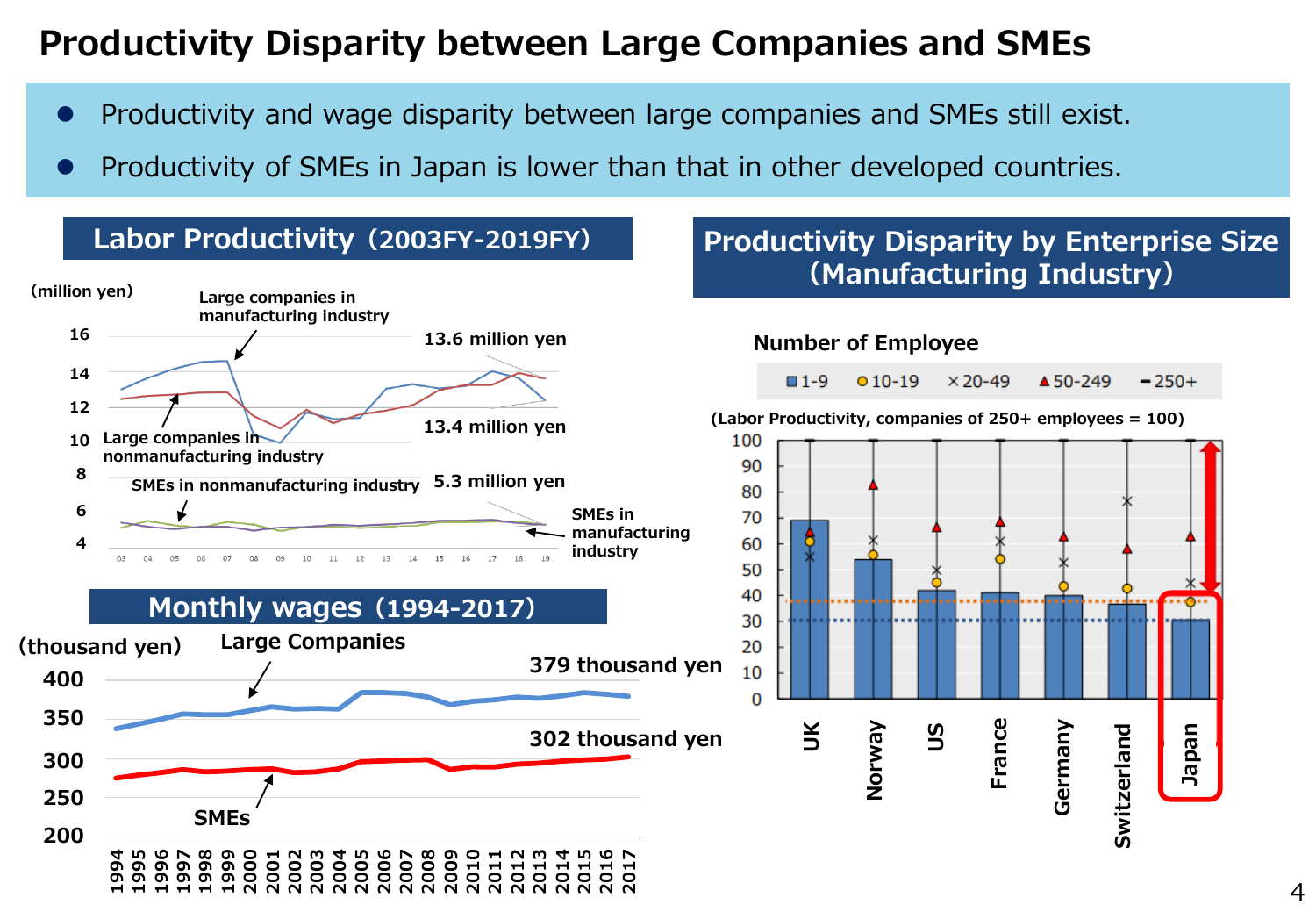## **Effort to Unleash Diverse Talents and Local Values (Art × Local)**

● Art can be used for revitalizing local communities and creating cultural resources and has the potential to develop various individual talents and values unique to the region and to become a source of value in the future. On the other hand, challenges exist in creating a system where a wide range of necessary funds are circulated including human resource development.

### **Creating Cultural Resources and Revitalizing Local Communities**

- ⚫ There are some cases where artists and designers have succeeded in creating new culture by utilizing local cultural resources.
- ⚫ Tomotaka Koizumi, a world-famous fashion designer, has collaborated with local such as clothes and food by utilizing the traditional industry of Kyoto.
- Setouchi Triennale creates works of art based on the heritage and history of the region, attracting people from outside the region and revitalizing the region.

#### **Collaboration between world-famous fashion designers and traditional industries in Kyoto**

- Fashion designer Tomotaka Koizumi, who created MISIA's costume for the Tokyo Olympics opening ceremony, utilized the traditional industries of Kyoto.
- Areas that he collaborated with vary from Kyo-Fan to 7-color raw Yatsuhashi with the image of frills, Yuba from Senmaruya, candy from Imanishi Confectionery, and roasted green tea from Harimaen.



- Since 2010, it has been held once every three years on the islands and regions of the Seto Inland Sea. At the 2019 event, about 1.18 million people visited (23.4% from overseas). It creates an economic spillover effect of approximately 18 billion yen.
- The number of immigrants on each island has increased, and most of them have settled. As a result, some elementary and junior high schools that were closed have reopened.



Photo Shintaro Miyawaki

- Local communities are increasingly being revitalized by designing interaction between residents through art.
- ⚫ In Sabae City, Fukui Prefecture, an event called "RENEW" has been held to promote exchanges between local craftsmen and visitors.
- ⚫ Arts Chiyoda 3331 promotes regional revitalization by familiarizing Japanese communities with cultural and artistic activities.

#### **"RENEW" in Sabae City, Fukui Prefecture**

- The design studio "TSUGI", centered on designers migrated from Osaka, has been holding "RENEW" every fall since 2015 in Sabae City, Fukui Prefecture.
- Local companies such as lacquer ware, eyeglasses, and Japanese paper participate and create opportunities to interact with visitors by opening the workshop. In recent years, 30,000 to 40,000 people have visited from inside and outside the prefecture.



#### **Arts Chiyoda 3331**

- This is an art center that opened in 2010, utilizing a formerly closed junior high school. It is operated by the limited liability company Command A, and is directed by the artist Masato Nakamura.
- Art galleries, offices, cafes, etc. are placed in classrooms, and hold exhibitions, workshops, lectures, art fairs, etc..

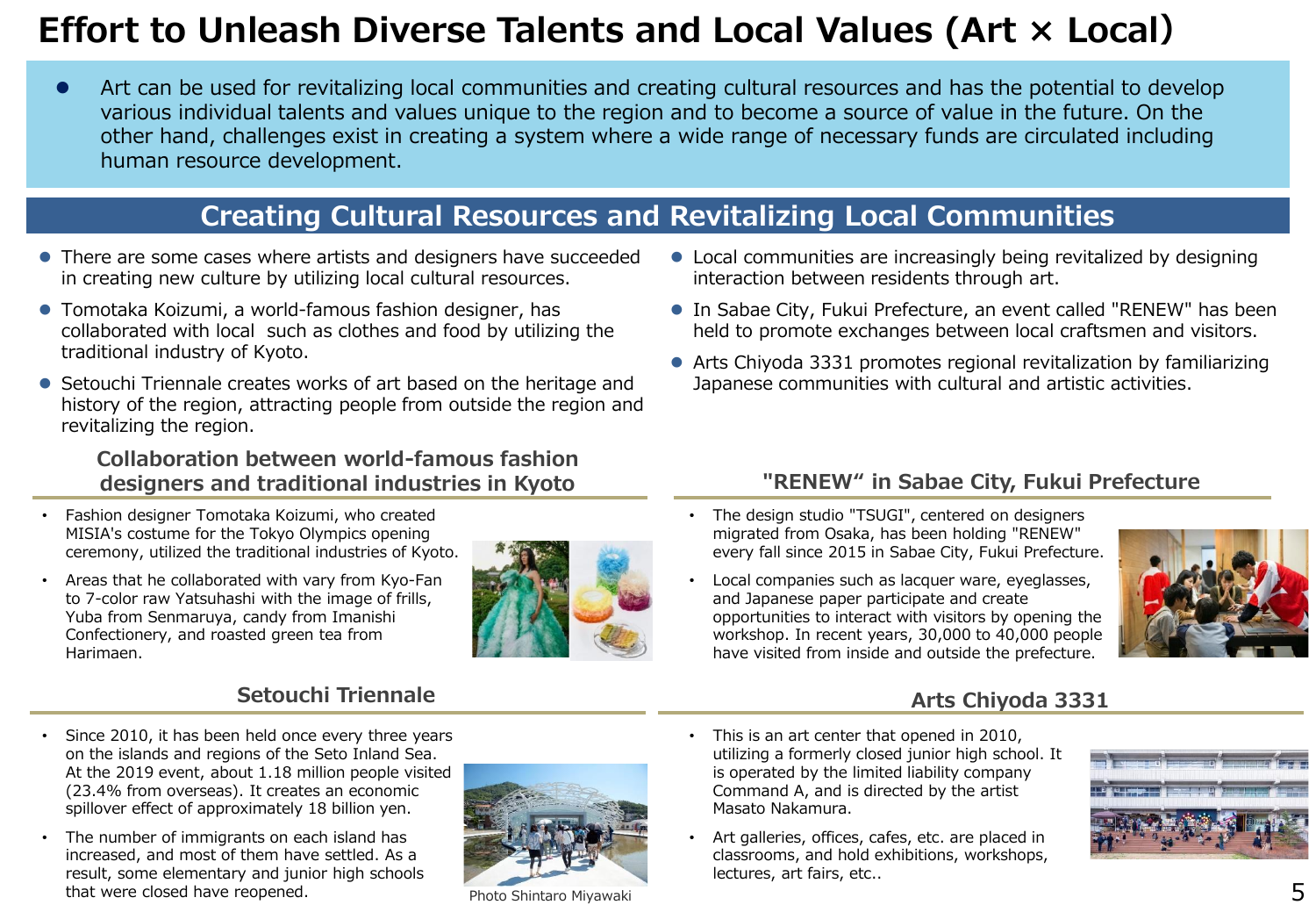## **Effort to Unleash Diverse Talents and Local Values (Sports × Local)**

- ⚫ Sports can also be a source of value in the future by developing diverse individual talents and values unique to the region.
- ⚫ Monetization has progressed to a certain extent at the national level in sports such as soccer, but the challenge is to create a system where a wide range of necessary funds are circulated for sports, and those funds being used for human resource development. Top sports also have issues at the global level.
- The spread of DX creates new possibilities. Toward promoting sports as a growing industry, we shall promote industrial policy to realize circulation of funds and human resources so that (1) top sports grow by promoting sports DX and (2) "community sports club business" develops as a service industry.

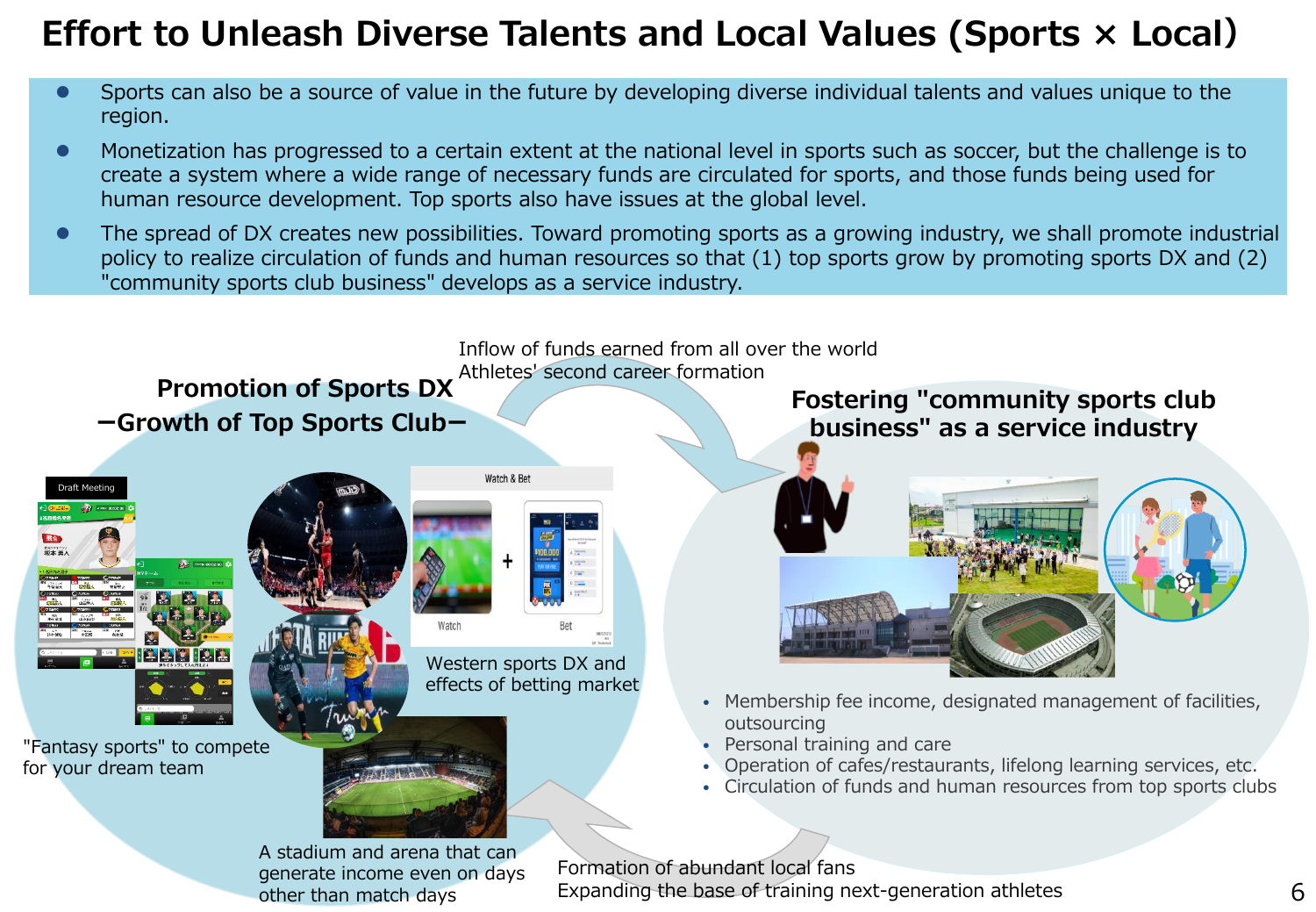# **Direction of Policy Responses**

- ⚫ **(Issue 1)Promotion of management utilizing diverse human resource as "Human Resource Management":**
	- We shall generate value through human resource management that utilizes diverse human resources, which would lead to mid-to-long term improvement of corporate value by regarding human resources as "capital" and maximizing their value.

#### ⚫ **(Issue 2)Promotion of regional industrial policy based on strategic area setting:**

– To effectively implement industrial policies based on the regional population and industrial structure while the population decreases and ages, we shall strategically set regional areas (referred to the discussion such as "regional living areas" or "tourist areas"). Also, we shall promote the autonomous development of industrial policies by regions while incorporating viewpoints of productivity improvement by digitalization, developing and securing human resources, and solving regional issues.

#### ⚫ **(Issue 3)Sustainable development of SMEs supporting local lives and employment:**

- We shall mobilize all measures for the sustainable development and productivity improvement of SMEs that bring affluent living and employment to the region.
- In particular, in order to respond to changes in the business environment, it is important for SMEs to (1) actively review and self-transform their management, and (2) share and collaborate with management resources necessary for the overall optimization of the region and value chain. We shall promote the development of human resources and mechanisms for that purpose.